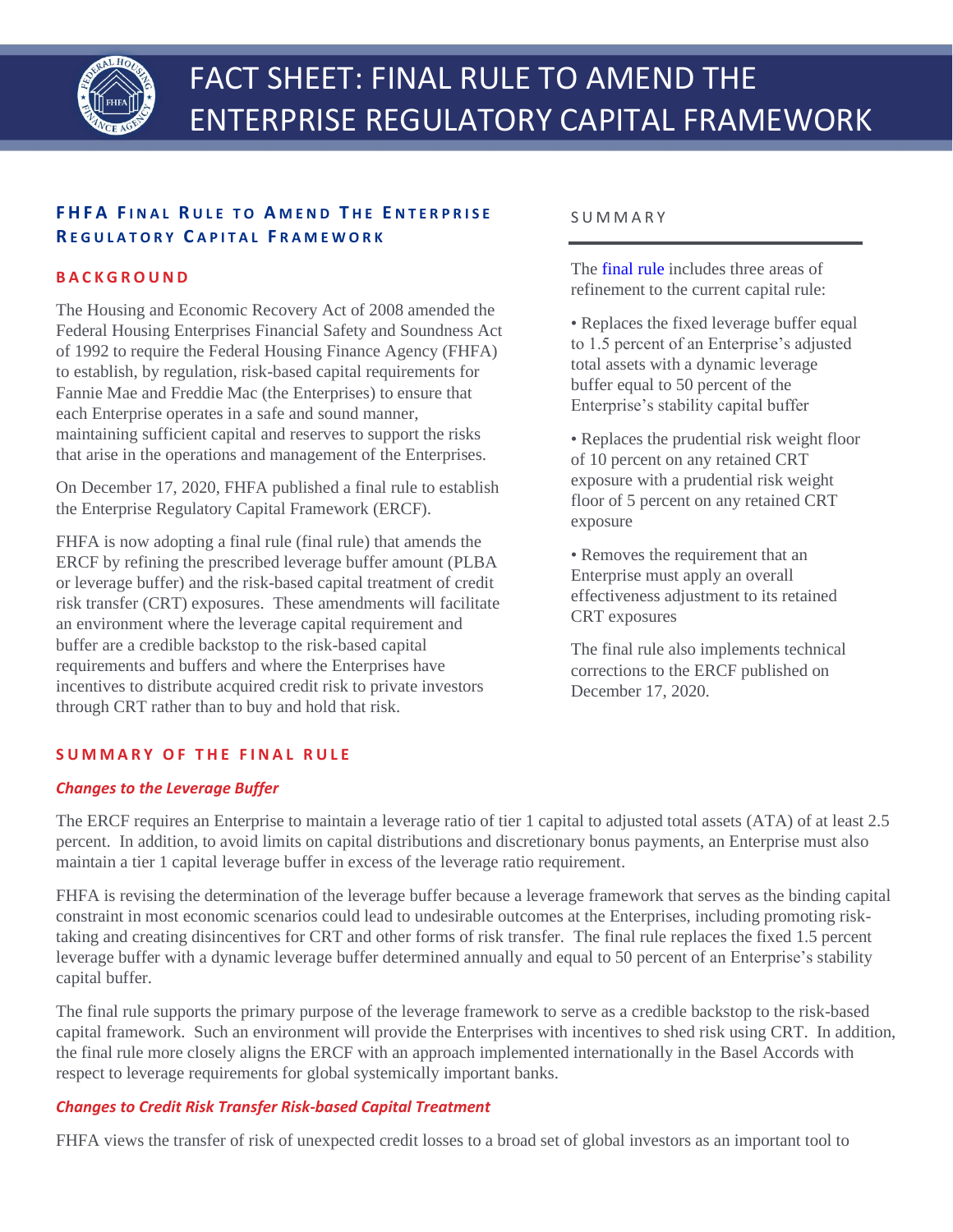

reduce taxpayer exposure to the risks posed by the Enterprises and to mitigate systemic risk to the housing finance market caused by the size and monoline nature of the Enterprises' businesses. CRT is an effective, resilient, and cost-effective mechanism for such a distribution of unexpected credit risk, especially while the Enterprises are in conservatorships and have inadequate capital positions relative to their overall books of business. Since the CRT programs were implemented in 2013, CRT transactions have reduced the systemic risk posed by the Enterprises, protected taxpayers from potentially large credit-related losses, increased secondary market liquidity, and promoted market stability by distributing credit risk broadly across the global financial system.

The final rule revises the risk-based capital treatment for retained CRT exposures by replacing the 10 percent prudential risk weight floor on these exposures with a 5 percent risk weight floor. This addresses concerns that the current floor unduly decreases the capital relief afforded to CRT and reduces the Enterprises' incentives to engage in CRT. The final rule also removes the largely duplicative requirement that an Enterprise must apply an overall effectiveness adjustment to its retained CRT exposures. FHFA has determined that these refinements will further encourage the use of CRT without increasing the safety and soundness, mission, and housing stability risks posed by some  $CRT<sup>1</sup>$ 

### *Estimated Capital Requirements and Buffers under the Final Rule*

The final rule would require the Enterprises to maintain significant levels of capital to satisfy their risk-based and leverage capital requirements and buffers. Based on their financial condition as of September 30, 2021, the Enterprises together would be required to hold approximately \$319 billion in adjusted total capital, of which at least \$270 billion would need to be tier 1 capital and \$234 billion would need to be common equity tier 1 capital (CET1). For both Enterprises, estimated tier 1 risk-based capital requirements plus buffers would exceed estimated leverage capital requirements plus buffers as of this date, providing the Enterprises with incentives to manage their capital and potentially reduce risk to taxpayers using CRT. Fannie Mae's tier 1 risk-based capital requirement plus buffer of \$196 billion (4.4 percent of ATA) exceeds their tier 1 leverage capital requirement plus buffer of \$133 billion (3.0 percent of ATA). Freddie Mac's tier 1 risk-based capital requirement plus buffer of \$104 billion (3.0 percent of ATA) exceeds their tier 1 leverage capital requirement plus buffer of \$97 billion (2.8 percent of ATA).

 $1$ <sup>T</sup> To provide additional transparency into the risk-based capital calculations for CRT, an updated CRT spreadsheet tool can be found on FHFA's website: **[http://www.fhfa.gov/Media/PublicAffairs/Documents/Enterprise-Capital-CRT-Tool-0225](http://www.fhfa.gov/Media/PublicAffairs/Documents/Enterprise-Capital-CRT-Tool-02252022.xlsx)2022.xlsx**.